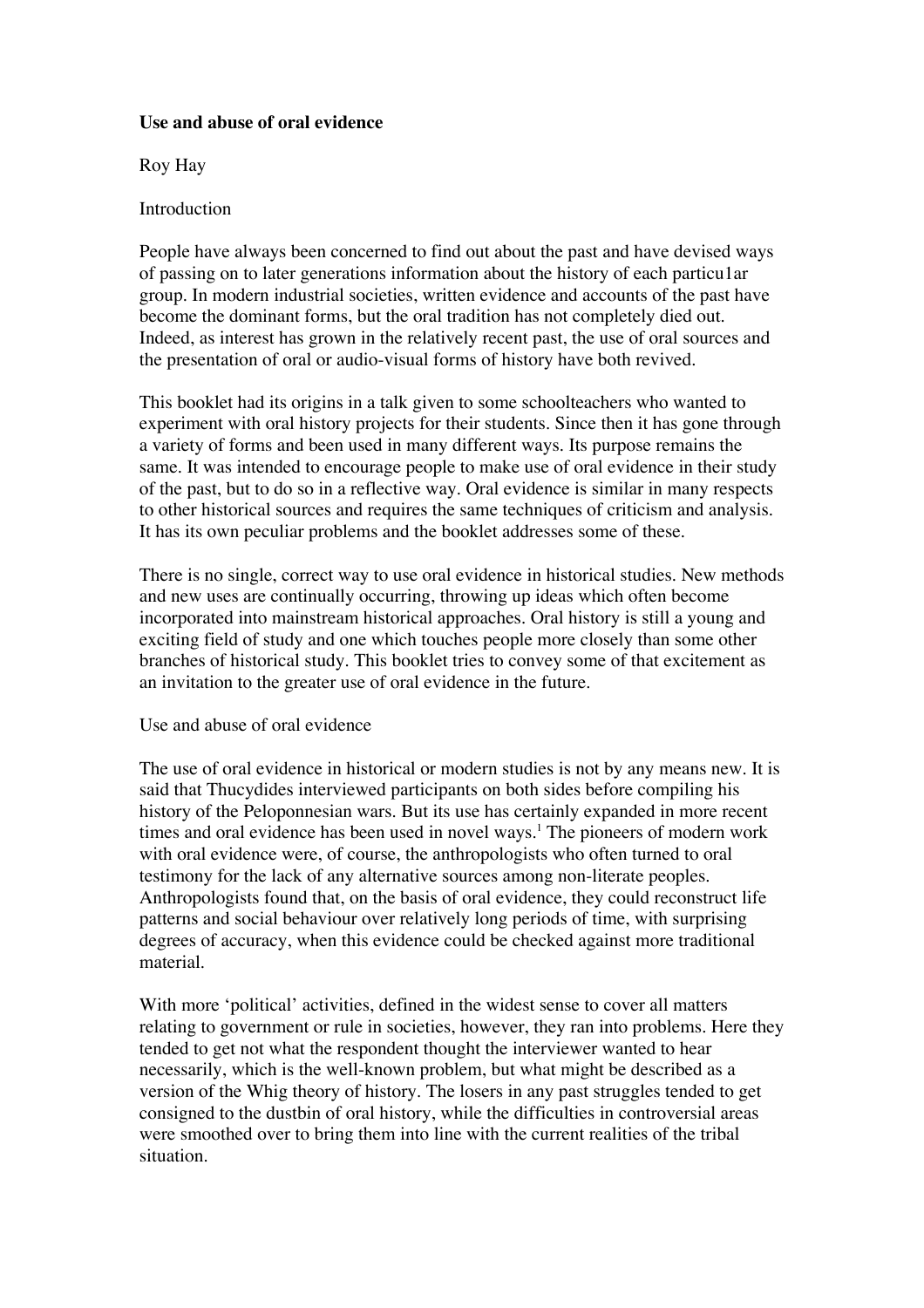For example, if there had been a struggle over inheritance in the past, the losers in the conflict might actually disappear from the oral tradition altogether. If current inheritance was through the matriarchal line, past cases of inheritance in the patriarchal line might also disappear, or the relationships might be changed to fit the modern circumstances. As one recent reviewer put it '"genealogical conquest" is almost as common as the more familiar forms of subjugation'.<sup>2</sup>

Another problem for the anthropologists which also has implications for modern use of oral evidence is what is delightfully known in the trade as 'contamination', The 'contaminated interviewee' is not someone suffering from the effects of radioactive fallout. No, it is the sad case of someone who has supplemented and modified his or her oral memories from literary sources or from previous interviews. For example, two colleagues in the Department of Social and Economic Research in the University of Glasgow were carrying out a study on the reasons why businessmen decided to locate their offices in particular places. One of the hypotheses they wished to test was the notion that very little rational estimation of costs and benefits took place and that gut reaction and a follow-my-leader principle were more important. On the first interview, when respondents did not know precisely what questions they were to be asked, it seemed clear that this hypothesis was indeed valid. Subsequent interviews often on different subjects, however, produced the most elaborate rationalisations of location decisions with the respondents dragging the interviewer back to previous answers and showing how they had been based on economic criteria.<sup>3</sup>

The dangers of reinterviewing where matters of pride and performance or political issues are concerned must be kept in mind, though discrepancies between two accounts can be a very fruitful source for further investigation. The most difficult problem arises when you are the second interviewer and someone else has been over the same ground with the respondent. You will tend to get the rationalised version.

Classic cases in labour history include the use that has been made of politicians like Lord Emmanuel Shinwell, who was active in British labour and socialist organisations before the First World War and Harry McShane, veteran organiser of the National Unemployed Workers Movement in the inter-war years, and also an activist in labour politics since before 1914. Harry has been interviewed so often that he has, inevitably, tended to create a standard version of events to be retailed to the credulous. The battles have been fought and won and his own position has been secured. Anyone interviewing someone in cases like this has to be very sure of his ground and prepared to use a series of test questions to check for consistency and accuracy.4 This takes us on to questions of technique in interviewing which I want to deal with later.

For the moment I want to pursue the question of the nature and influence of the received version of events which arises from contamination. Contamination in a literate society like ours is unavoidable. People are always involved both in the reality of experience and in the interpretation of that experience by the media, historians and novelists. In our society you seldom come across pure experience. But this does not make oral testimony valueless, for people live by what they believe to have happened rather than by what actually happened. Images are more important than reality. The word 'Tonypandy' conditioned working class attitudes to Winston Churchill for many years.<sup>5</sup> Similarly, an earlier Liberal Prime Minister, H.H. Asquith was pursued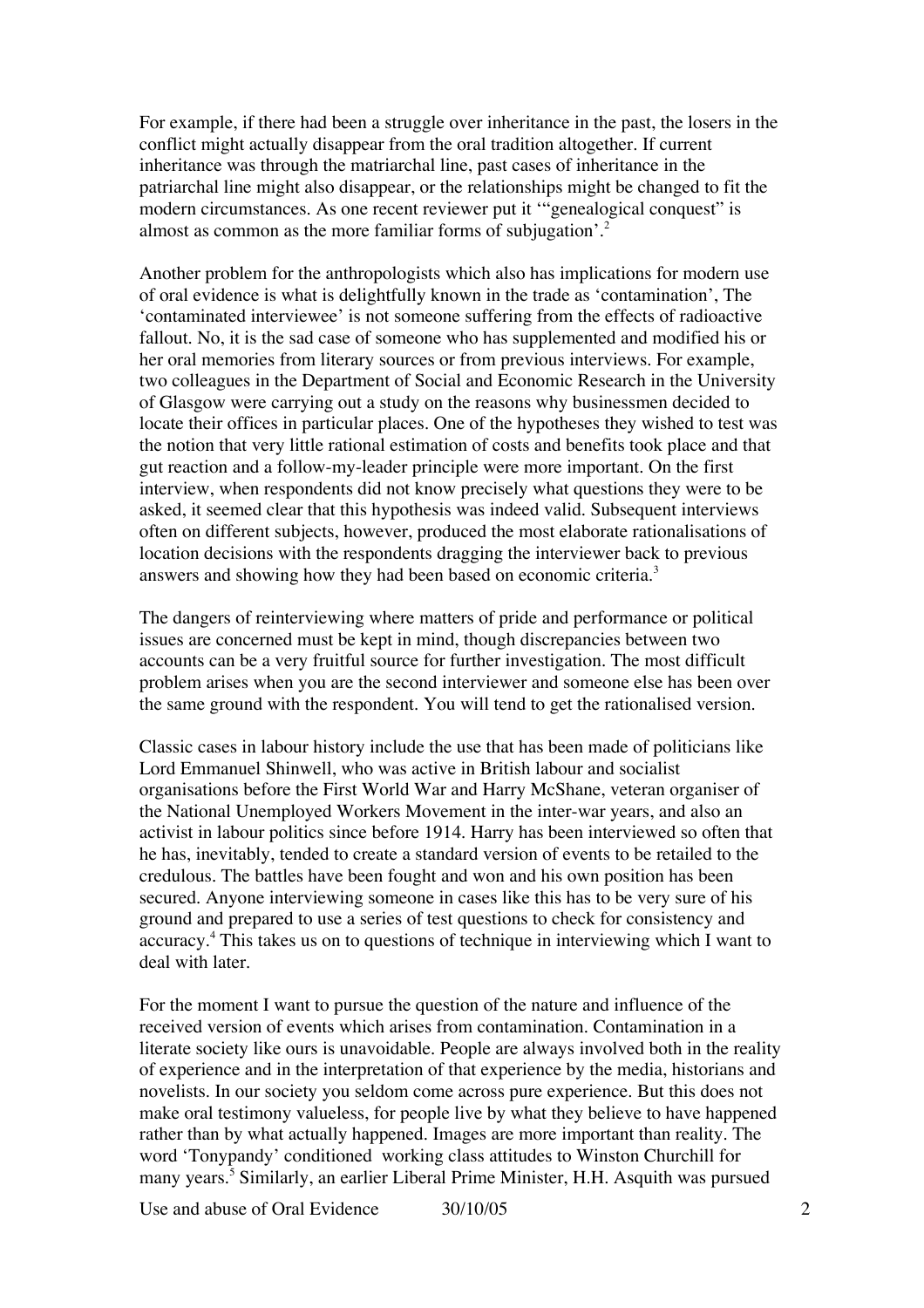through his early political life by cries of 'Featherstone', where two miners died while he was Home Secretary, and in his later life by 'Wait & see' which was first uttered as a threat, but was later interpreted as evidence of dilatoriness.<sup>6</sup>

Another example from labour history, though contemporary with these cases, shows both the problems and potential of oral evidence. One of my Glasgow undergraduate students, Lindsay Morrison, did a study on the Singer strike at Clydebank in 1911.<sup>7</sup> In the course of this we interviewed one, if not the only, survivor of the Singer labour force at the time. Willie Lennox was then (1974) 102 and living in Pittenweem in Fife. Grandpa Lennox was very much a local celebrity, with his letter from the Queen and a position of honour in the village. His mind was quite clear, but unfortunately he was as deaf as a post. Our interview was hilarious, as we poured out our questions which were then bawled in his ear by his niece. I won't inflict the tape recording of this on you.

We learned a great deal about the sad case of a young lad who had his head crushed by the wheel of a fruit barrow, but less about the Singer strike. However from Willie Lennox and his son we did piece together a story about how the Singer Company tried to break the strike. According to their version, which we subsequently heard from other independent sources, the company paid the Post Office to make a special delivery of postcards to all those on strike. The delivery was carried out on the Sunday evening and the postcards announced that all those who failed to report for work at starting time on the Monday morning would be considered to have left the employ of the company. Obviously a fairly heavy piece of political pressure.

Now, we checked this story as far as we could from written sources, newspapers, a manuscript history of the company, and contemporary accounts. We found that there was a delivery of postcards but that they were made in the normal way and that the message they contained was somewhat different. The company said that when 60% of the postcards they sent out had been returned, signifying the willingness of the workers to return on the previous terms, then the factory would be reopened. Obviously the pressure is here too and the firm was making a clear attempt to by-pass the union. But perhaps in a less underhand way.

Nevertheless, and this is the point I want to stress, subsequent labour relations in Singers seem to have been conditioned more by the first version, which seems to have circulated widely and been believed, than by the second. For some purposes, the fiction captured in oral evidence may be more important than 'the truth'.

Another more recent example is the case of the work-in at Upper Clyde Shipbuilders which had a symbolic significance for the working class, inside and outside the West of Scotland, which far outweighed the extent of workers' control actually achieved, which was fairly limited, or the enforcement of the 'right to work', which remains but an aspiration in these days of cuts and contraction. I will come back again to UCS when I talk about methods.

The examples I have been looking at so far have tended to deal with political issues or other 'extraordinary' events in the lives of the people, where oral evidence gives rise to some of the specific problems I have touched on. But potentially a more fruitful field for studies using oral evidence is in the recreation and, in some cases,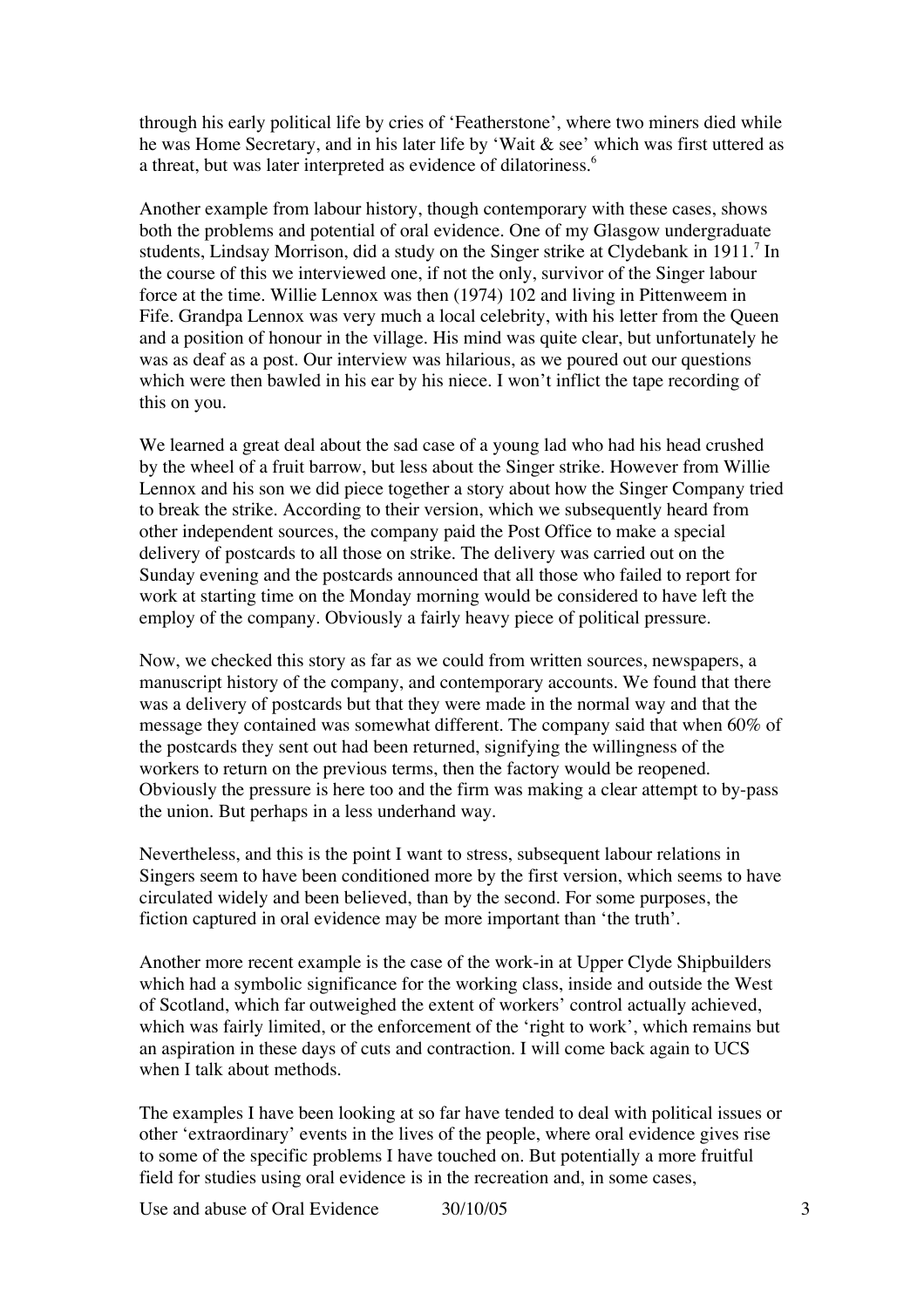preservation of aspects of the everyday life of individuals, groups and communities. We know a great deal about history and modern studies from above, but very little about life as experienced by the vast majority of people. Since apart from letter writing, occasional diaries and an increasing number of recently discovered autobiographical works there is next to no literary evidence available, progress here will depend very largely on oral techniques. Much excellent work is already available including Raphael Samuel's evocation of Headington Quarry in his *Village Life and Labour*, a product of the History Workshop movement, based at Ruskin College, Oxford.<sup>8</sup> Headington Quarry was an open village on the margin, in all senses, of agricultural society in Oxfordshire. It had a reputation for roughness and unrespectability, and its inhabitants were regarded with a mixture of fear and contempt by their neighbours. Samuel has managed to convey what life was like for the people of Headington Quarry, to show the other side of the local stereotypes and to convey just how it felt to be at the periphery of nineteenth century agrarian capitalist society.

Another Glasgow example, from a sociological perspective, is Sean Damer's 'Wine Alley: the Sociology of a Dreadful Enclosure', a study of the Broomloan Road housing scheme in Ibrox since the 1930s.<sup>9</sup> In this article, Damer demonstrates the pernicious effects of the labelling process which attributed a whole range of vices to the inhabitants to Wine Alley and shows the way in which police, public officials and social workers combined to reinforce the stereotypes. More dramatically, though, he brings out the consequences for the people themselves as they found themselves trapped by their image and how some felt that they had to justify the reputation which had been imposed on them. He also traces the image back to its origins when the houses were allocated, not to the inhabitants of Govan, who expected to be rehoused in them, but to 'incomers' from other parts of the city. Since in those 'foreign parts' they probably ate babies for breakfast, for all the deprived inhabitants of Govan knew, it was easy to represent the incomers as sub-human without actually experiencing any contact with them. Violence and disreputable behaviour was always rampant at the other end of the street, no matter whether you begin interviewing at No.1 or No. 150.

Several large oral history projects are in progress or have recently been completed with the explicit intention of recreating aspects of life before the First World War. First in time was Paul Thompson's mammoth exercise at Essex University, which was financed by the SSRC. The intention here was to obtain representatives from the various classes and occupational groups revealed in pre-war censuses and to interview them In a standard form on the basis of a long (28 page) questionnaire. The hope was that this would produce information in relatively standardised form which could be used for comparative studies covering the whole of the United Kingdom. The first results of these studies have become available in articles and in Thompson's much praised book *The Edwardians*. 10 Another major oral history enterprise is the South Wales Miners Project which has located and preserved the contents of many of the Miners' libraries in addition to carrying out a host of interviews with different generations of miners.<sup>11</sup>

Building on this there was a conference in South Wales in 1976 at which several participants in the General Strike recounted what went on when the miners remained out long after the official strike was called off. Here is one participant recalling how the people were fed.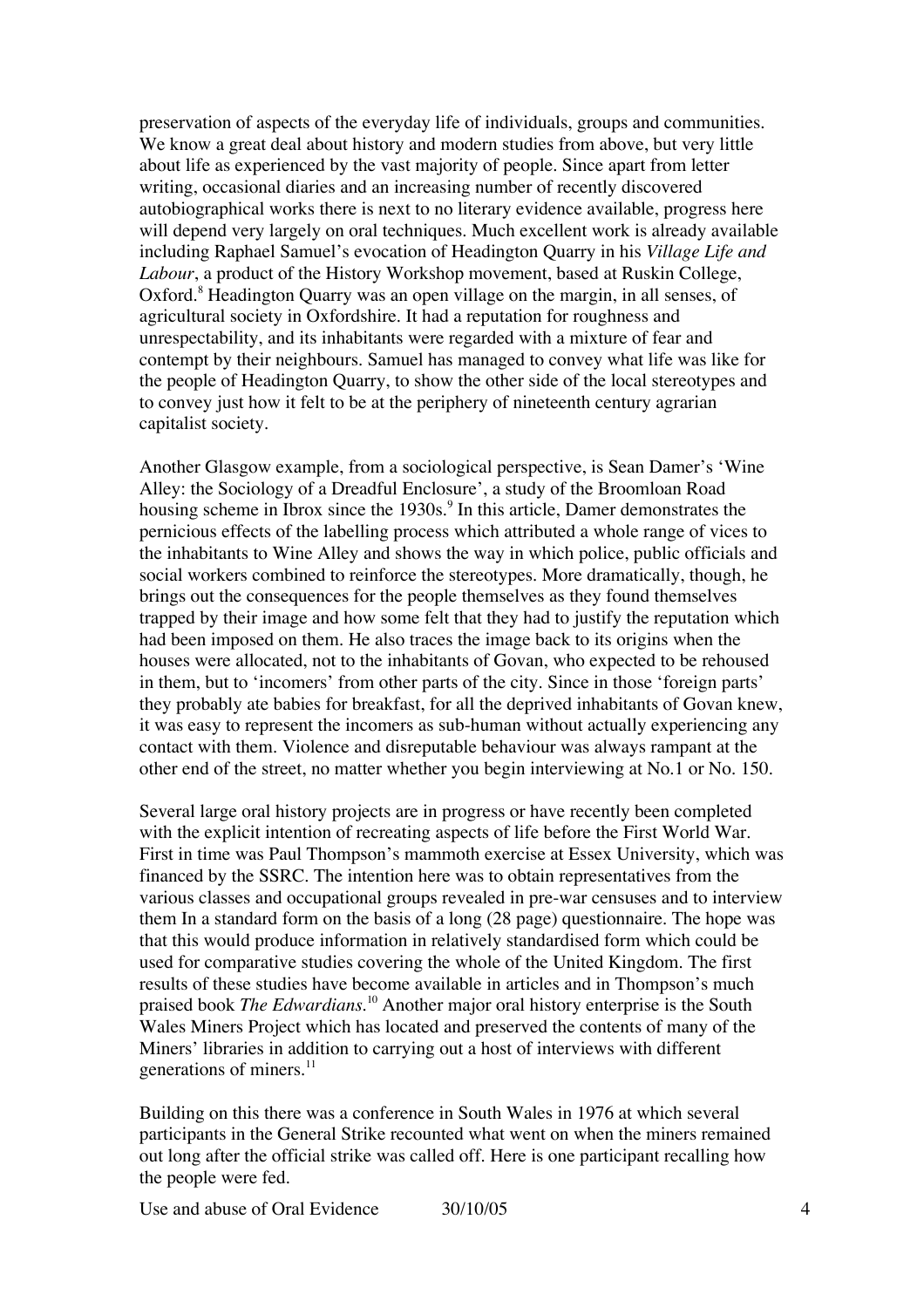We had the Guardians, Boards of Guardians (in existence). Some young people only know the existence of those as the result of reading a history but they were nasty peices of work. And in feeding the people we had to discuss seriously whether it was right or wrong on occasions to take a sheep from a field without asking the local copper whether it was against the law. Some people got scared. I did myself. We drew up a rota and a dozen people drew what day, what week their responsibility was to take a sheep. And it came my turn. And I went. And we had a very nice place from which to take a sheep. And the practice as to how you had to do it was laid down by the Council of Action. It had to be humane. And to get the sheep you had to leave home in the middle of the night, walk through the Ebbw River get to the bank on the other side, the other side of that again, the Rhymney River running down and they converged at the bottom of the field - at the bottom Newtown in ...

I walked through the River, wondering now whether I was going to fail where others had succeeded and I thought in any case I must try, and taking along the implements as laid down - a nine inch bolt with a head on it they use in truck repairing. You got to the sheep very quietly, stunned it on the head, dragged it up on your back and carried it back through the river. This I did. There they were waiting now for me to come back, dark as pitch. No noise. Dong on the head, up comes the sheep, through the River, and when I talk about the River at this time or the year it was only about 2' 6" deep and about up to your waist. And I'm more than half way through the River when this sheep recovers consciousness. In the dead silence of the night, if you've had that experience of being in a river with one on your back, it said in your ear "Behhh". I won't leave it your imagination to remember what I did and I'll tell you what I did. I said it that fellow is alive "give him a chance" and off I went and got to the bank empty handed. Then I got a row from the members of the strike committee and the Council of Action, that I hadn't done my job. But I told them I done my job, but this was a strong sheep'.

This of course was the centrepiece of a major period of industria1 unrest in this country, but other projects are concerned more with day to day existence, where it could be argued that the prospects for oral history may be even greater. There have been several regional studies including one on 'Everyday life in Kent before 1914'12 and there is the work of the School of Scottish Studies in Edinburgh which has spread well beyond its original interest in folk-lore, speech and dialect.<sup>13</sup>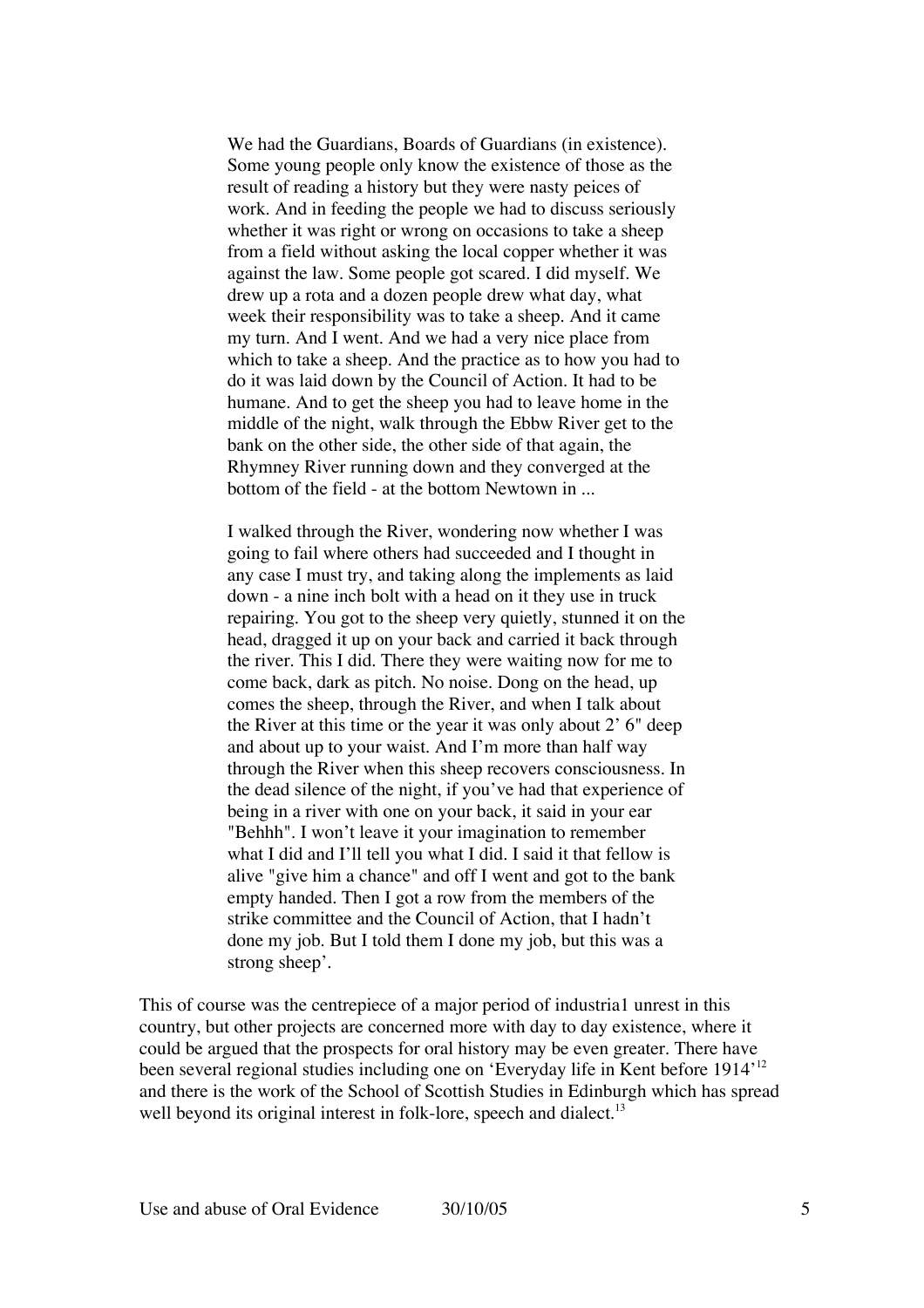In Australia, the work of Patsy Adam Smith, Wendy Lowenstein, Michael McKernan and a major project by the National Library in Canberra compares favourably with this British research. $14$ 

If areas of ordinary life rather than the extraordinary are the most fruitful for oral history, one should not underestimate the potential of such studies for generating completely novel information. I want to illustrate this again with two examples - one English and one Scottish. The first is a product of the work of George Ewart Evans, the doyen and guru of oral history in Britain. He had spent years conversing with his neighbours in his Suffolk village and producing marvellous books based on their recollections including *Ask the Fellows Who Cut the Hay*, *Where Beards Wag All*, and The Horse in the Furrow.<sup>15</sup> In these books he recreated the life of communities of marsh people and of migrant workers who each year journeyed from East Anglia after the harvest to the maltings at Burton-on- Trent. He also spent some time talking to the last generation of horsemen, whose animals had just been replaced by tractors in East Anglian farming. In the course of this he discovered the secret rituals, spells and artefacts which the horsemen used to maintain control over their beasts and to increase their fertility. This 'horse magic' was a closely preserved secret handed on from individual to individual, with pains and penalties for disclosure of information which were more horrific than anything dreamed up by the Masons or the Knights.<sup>16</sup> Ewart Evans was very lucky to interview the horsemen when he did, because their knowledge had ceased to have economic and social value and hence was accessible, but it would have died out with that generation.

In the course of his investigations, it became dear that he had unearthed an oral tradition which stretched back virtually unchanged into mediaeval times, which illuminated a whole range of agricultural practices and social relationships in rural East Anglia. The horsemen maintained their position through their skills and economic performance but this was based in turn on their control of the 'horse magic' which gave them the power over the horses.

In a similar case in Scotland, Ian Carter from Aberdeen has recreated the life on the 'farm toons' of the North East of Scotland, which most people know only from the Bothy Ballads. What Carter has done is little less than rewriting the history of farming from the point of view of the agricultural labourer rather than that of the farmer or landlord. He has rescued them from urban condescension and shown how they were far from being the deferential oafs often pictured. The Society of the Horseman's Word was a secret society parallel in many respects to the illegal trade unions of nineteenth century England.

> The etiquette of the bothy and stable was equalled in rigidity only by that of the court of Louis XIV. Each man had his place and was taught to keep it. For the second horseman to have gone in to supper before the first horseman would have created as much indignation as an infringement of precedence at Versailles. The foreman was always the first to wash his face in the bothy at night; it was he who wound the alarm clock and set it for the morning, and so on, and so on. The order of seniority was as strictly observed between the second horseman and the third, while the halflin always got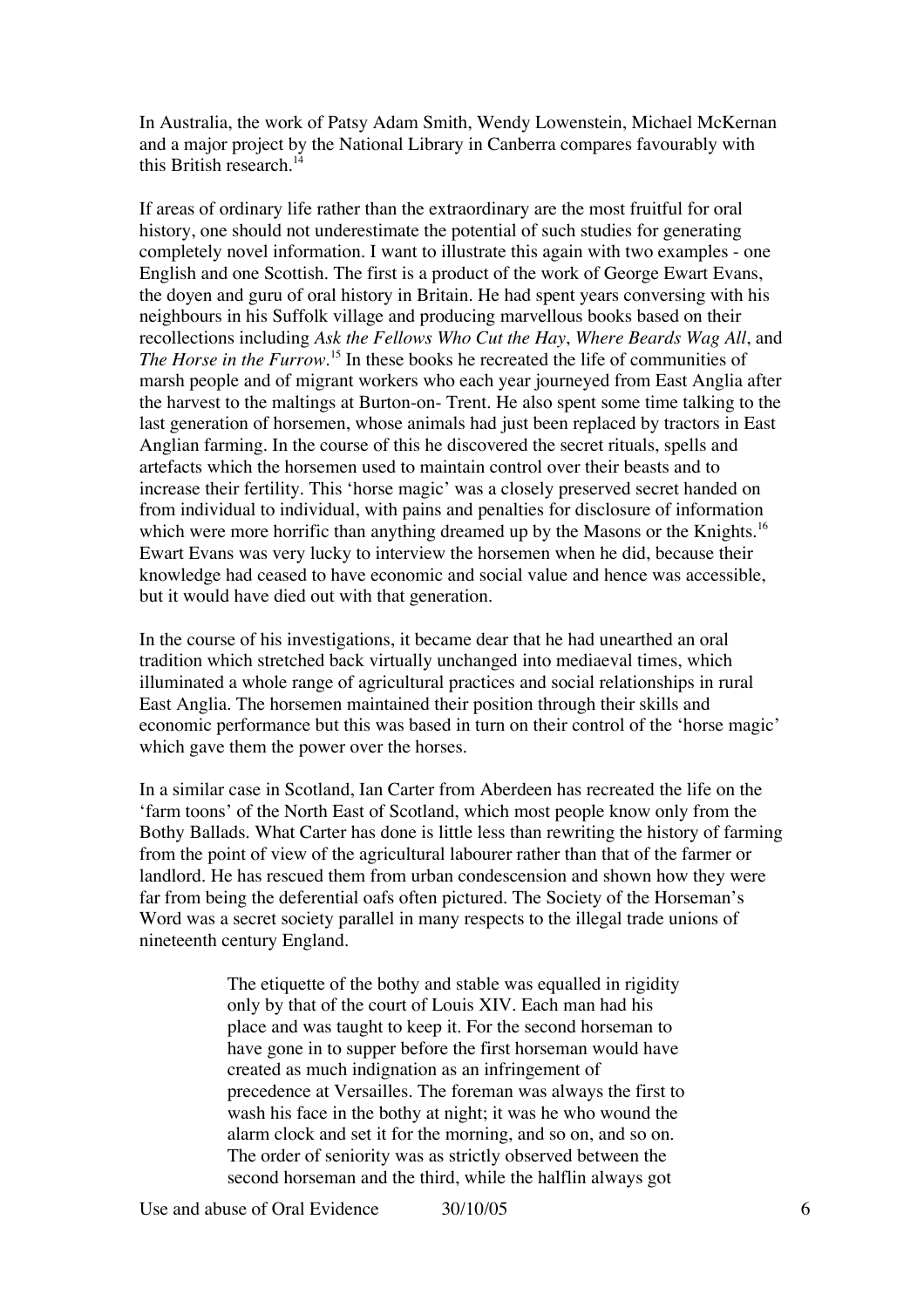the tarry end of the stick... But the foreman had pride of place in everything. he slept at the front end of the first bed that is, nearest the fire; he sat at the top of the table in the kitchen; he worked the best pair of horses; and he had the right to make the first pass at the kitchen maid.'

I've been working in a different field from the foreman, and trying to be home when he came home. But I was home first, just by mere chance, and I was at the horse trough with the orra beast when he came in about. He gave me a swearing he said I had no damn business to be there until he came with his pair. I was supposed to stand back. This is the sort of thing that went on. He started harnessing his horses first. You were not supposed to take a collar from a peg until he did it. And at the same time you were supposed to be at his heels when he went out - you didn't have to fall behind just because of that. You had to be ready when he wanted.

As in East Anglia, the senior horseman was the lynch pin of the agricultural work force, as the extracts show, and his power vis-a-vis the owner was exerted by the process of the 'clean town'.<sup>17</sup> In other words, when the grieve, or senior farm servant, left a particular farm it was an unwritten law that all the other servants left at the same time. So if the farmer fell out with his grieve he knew that at the next term day he would have to replace his whole labour force. At the feeing market at term time, though, if the farmer had got a bad reputation then he might have difficulty in recruiting labour. Many of the ballads circulated at the feeing fairs were not the cosy songs of 'Bothy Nechts' but, lampoons against hard-driving farmers like 'Drumdelgie' or 'Sleepytown'. Now it strikes me that the opportunities for the discovery and recreation of aspects of urban life are almost as great as these examples from rural life suggest. We know a fair amount about the institutions or urban life and the activities of organisations like trade unions, friendly societies and so on from written sources, but life outside these organisations has hardly been touched on. One local story can act as example. The Partick Oral History Project, was an offshoot of the Partick Housing Association. Colin Richardson and some colleagues tried to piece together a picture of what life was like in Partick with the assistance of the inhabitants of the tenements taken over for redevelopment and modernisation by the Association.<sup>18</sup>

Another area which has been opened up by oral evidence is some of the social history of Scottish football (soccer). Bob Crampsey did a fair amount of interviewing in connection with a thesis at Glasgow University. He managed to piece together the story of the latter days of Third Lanark Football Club, which was systematically destroyed by its chief director in order to produce a vacant area of land which could be sold for private housing development. One point of wider significance, though, emerged from interviews. It was often said that, in the old days, some second division teams did not want promotion. The optimum position for them was to come third in the league, thus maximising income from gates, pools money and supporters dubs contributions. Even the older players preferred it that way since they knew they were not up to first division standard any longer, and were better off picking up winning bonuses in the second. This type of analysis was confirmed when we found cases of

Use and abuse of Oral Evidence  $\frac{30}{10}{05}$  7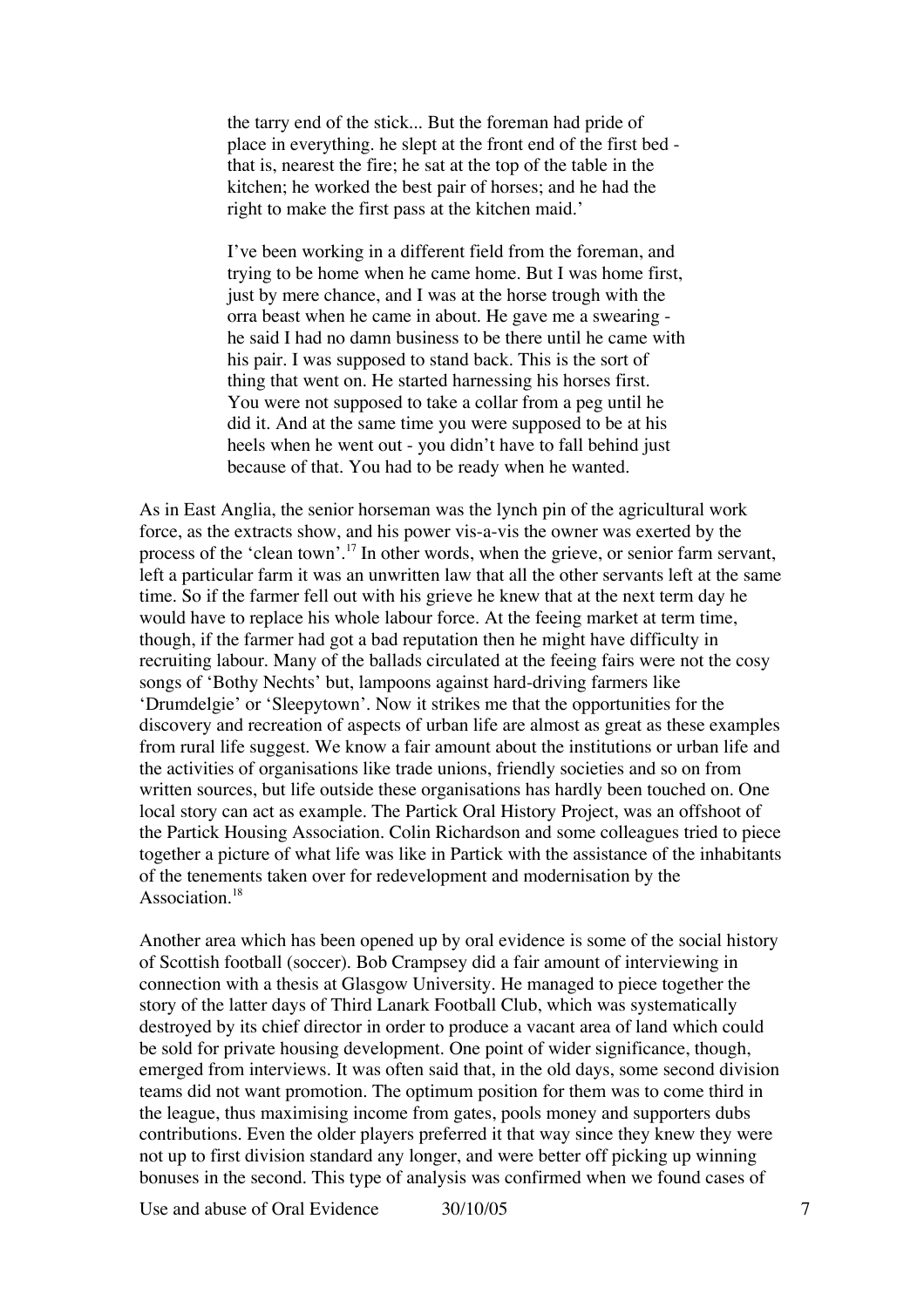second division managers who were paid bonuses, based not on success on the field, but on a percentage of the transfer fees they brought into the club.

To take one final example, the history of women in their domestic, industrial and political activities is an area where oral evidence is being increasingly used but where much more could be done. Sandra Holton, Valerie Atkinson, Edith Hamilton, Elspeth King are only some of the people engaged in work in this field already.<sup>19</sup> School projects could be enormously fruitful here in both social and educational terms. There are hundreds of old ladies within walking distance of your schools, who carry between them the collective memory of the communities in which they live and of their own social role within them They are often lonely, neglected and what is more they are unaware that the facts of their narrow, circumscribed lives and their experience of discrimination could be of any interest to the younger generation. Is it possible that some of you could use oral history projects as a means both of tapping this source of information and giving your local old people back some of their dignity and a sense of comradeship at the same time?

Just beware of the pitfalls though. One teacher I know in Manchester got a project of this type under way, which obviously caught the imagination of some of her wayward pupils. Two of them, whose previous record for truancy had almost made the Guiness Book, announced to her, 'Please Miss, we are going to interview all the old people in Manchester, and we want to start with you'.

I now want to turn to the techniques of collecting and presenting oral evidence and I will look at the problems first of the interview itself and then the separate problems of transcribing and presenting the taped interview. There are two schools of thought about interviewing. Firstly there is the 'objective/comparative' approach usually based on a questionnaire, or at least a very highly structured interview in which the interviewer keeps control and asks a series of common questions to all respondents. The aim here is to produce material which transcends the individual respondent and can be used for comparative purposes. It is also designed to produce information on a pre-defined range of topics though sensitively handled, it can be used to explore new areas when unexpected or off-beat answers are given by respondents. In some respects this type of interviewing is the counterpart of the media approach, where the ideal is said to be 'Never ask a question to which you don't already know the answer'. In the hands of flexible, sensitive interviewers, who are prepared to abandon the script when necessary, this approach can generate very useful material indeed, but it can be deadly. Promising lines of enquiry are too easily choked off and, worse still, people are forced into the predetermined framework of the interviewers and so large relevant areas of experience are never examined at all.

At the other extreme is the free flowing dialogue between interviewer and respondent, with no set pattern, in which conversation is followed wherever it leads. This method occasionally turns up the very unexpected and leads to completely new lines of enquiry, but it can very easily degenerate into little more than anecdotal gossip. It can produce miles of useless tape and impossible problems of selection and transcription. Such a conversational and informal approach may be very valuable as an initial interview, which is not recorded. It helps to establish the range of the respondents' interests and those areas in which investigation is likely to be fruitful. These can then be followed up at a later stage in a recorded interview based on a more structured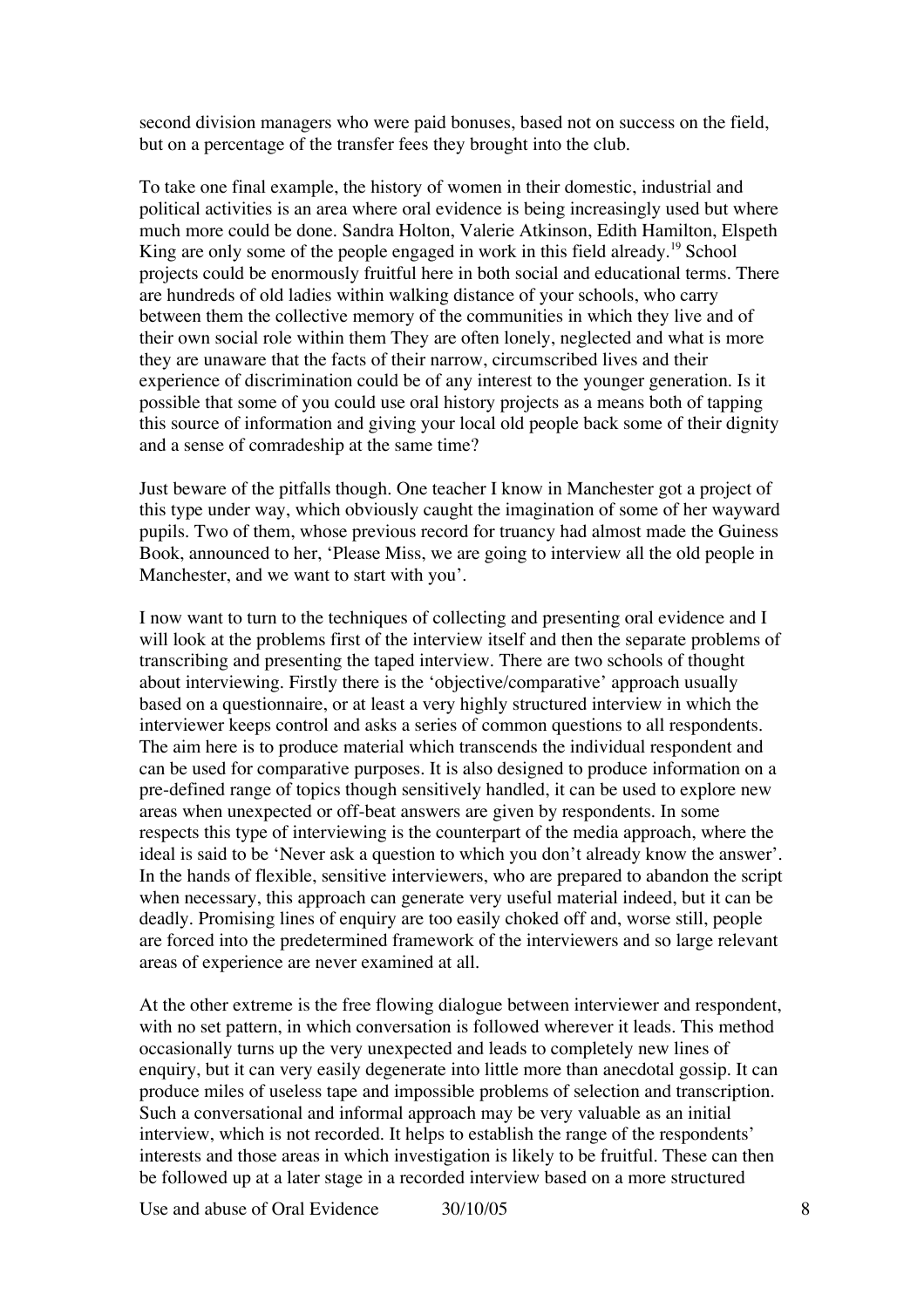approach. Though here, of course, you have to be aware of contamination. Often there is a freshness about the initial telling of a story, which can never be recaptured in a subsequent interview.

There is no single ideal (optimum) type of interview. For some purposes a structured approach may be necessary especially if a group of people are working together on a common project, if only to ensure that all the areas to be investigated are in act covered. In the case of school projects, certainly in the early stages, I think this would be essential though flexibility could be gradually increased.

For interviews on political subjects, I have found that a creative dialogue not to say an argument can be very fruitful. Here are a couple of examples from the oral history of Upper Clyde Shipbuilders which John McLauchlan and I undertook.<sup>20</sup> The first is an early interview with the leader of this novel form of industrial action, Jimmy Reid, under somewhat difficult background conditions. I put to him the criticism from the left wing socialist groups of the line the shop stewards were taking and got in return this statement of his own position and beliefs.

Jimmy Reid

Now first of all, I've got to say this. The highest form of democracy that I've experienced in my life in Britain is in the UCS at this moment. People talk about, at least politicians talk about, peoples' involvement or participation in decision making - they are platitudes. In the UCS since we started this exercise all trade union and management structures have been superseded by a coordinating committee representing the total labour force. Representing them, there is no doubt about this. They are elected by them. We take the decisions about the day to day matters, about what comes into and what goes out of the yards. Then once a week there is a mass meeting of all the workers, manual workers, clerical and administrative, technicians, management we all meet and the decisions of the co-ordinating committee are put to them for amendment, for new proposals and so on, but ultimately for acceptance or rejection. I'll take a bit of convincing that there is a more democratic structure operating in any institution academic or industrial in Britain today, than that in UCS.

Next by contrast is a militant worker's perspective where on this occasion I was taking a reactionary line.

Clydebank engineer

I think it was spontaneous, I think, without being too tendentious.

Q Was it not just the appeal of the idea?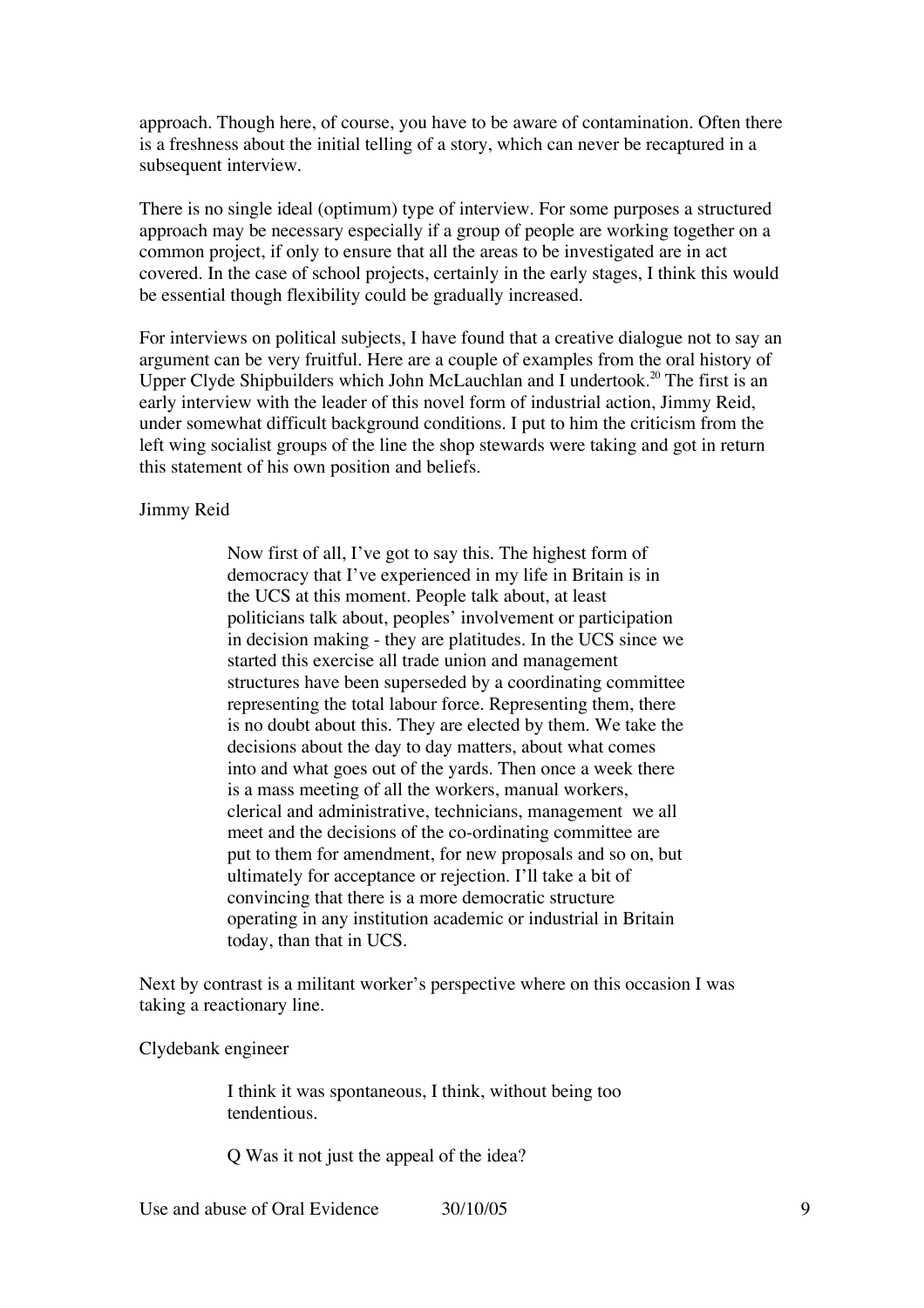Naw, naw. I think there's a lot of things in the argument. They had made an arse of Fairfield. The Party had made a cock-up of Fairfields. In less than two years 4,000 guys went down the street. They continually retreated in the yards. People like ... a small story of interest. A bloke I know who is now a small businessman and therefore worthless was a steward in Simons Lobnitz. When they shut down Simons Lobnitz, and the deputy convener was a guy called Jimmy Airlie and at the time the bloke got up ... he was the woodworkers' steward and as usual in the shipyards they had the most members... and he got up and proposed that they should take the yard over under workers' control and just continue to work and he was laughed at. So there was a history of people actually talking about these things. Airlie was the man who actually spoke against it on this occasion. But the Trades Council over something like 5 years that I was there, the issue kept coming up. It came up with the Barclay Curle's, it came up with the Blythswood, came up with Harland and Wolff the closure in Scotstoun, it came up with Fairfields itself. And continually the left Trades Councillors were called the sloganisers but the things which were raised were... take over the yards, don't allow any more redundancies and I've got the feeling that at that meeting the Party had been retreating for so long, the opportunity came up to take a stand, and a lot of the militants were hoping for a chance to take a stand.

Now, obviously the more information you can bring to an interview the better. You are able to ask informed questions, to check dubious statements, and you can assess reliability more easily. You must try to be sensitive to local issues and local variations. For example, John Marshall, in interviewing Lancashire mill-girls, always asked them when they left school. Usually the answer was at 14. But he then followed this up with 'when did you start work?', for he knew that the majority of them had been half-timers in the loom sheds from much earlier, spending only two and half days a week in school. $^{21}$ 

But one's own ignorance can be turned to good use. On many occasions older workers have greeted my naive questions with amused tolerance and told me, 'Naw, naw laddie it wasn't like that at all', followed by a graphic description of the real situation. Here is another UCS example, when I asked a boilermaker what was wrong with a plan to do away with wage differentials.

#### Clydebank Boilermaker

They all want to go to the welding. This is Utopia this welding. I'll tell you another wee story. In 1966 they were going to payoff sheet ironworkers so the boilermakers said we'll take them in. Well, the blokes went and got trained. They wanted to volunteer because there was extra money there. O.K. Fair enough. They go to the welding, they are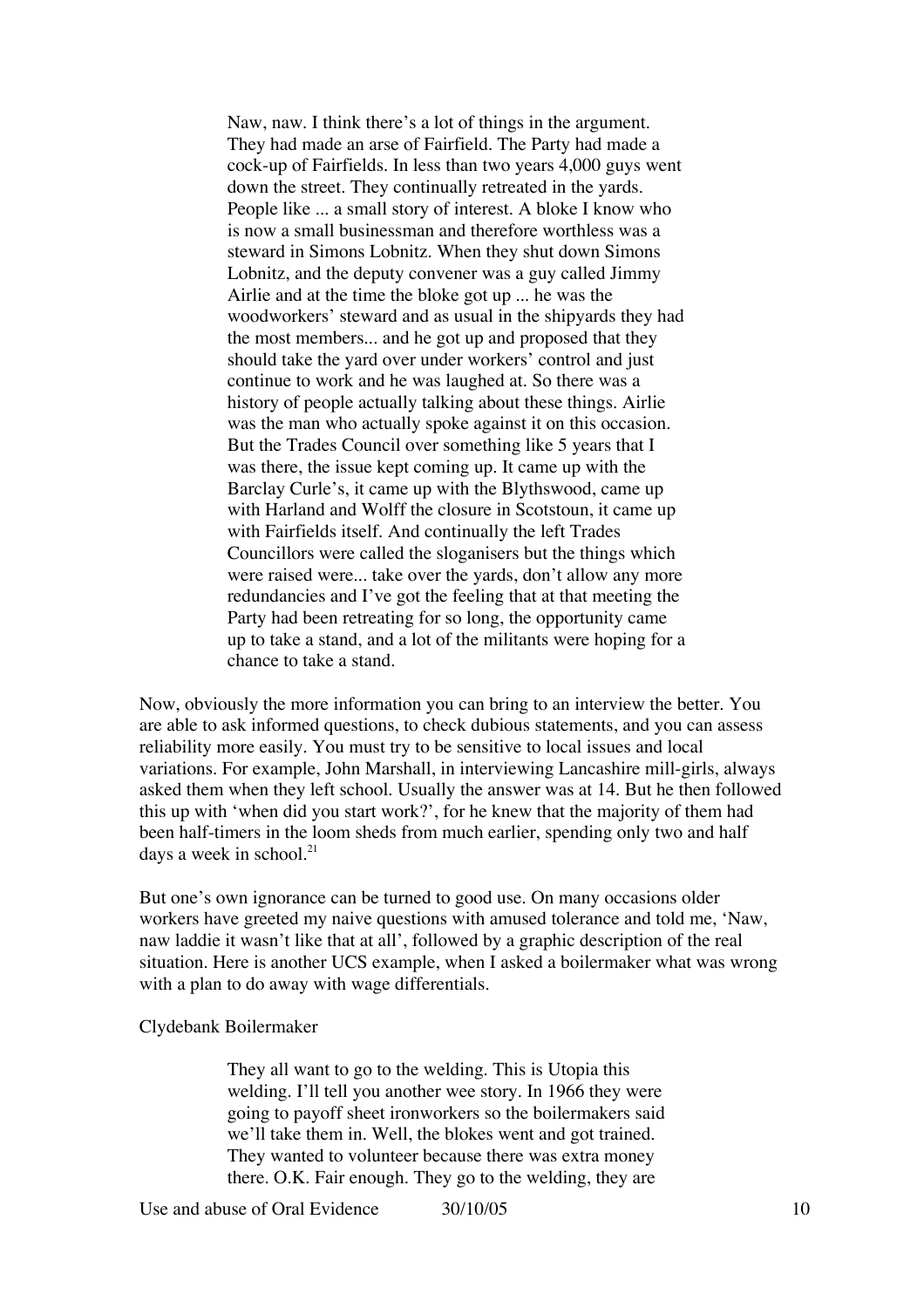trained for the welding and the boat got tacked up. Fair enough. I say, tack all that up. About a month ago they wanted to send the same blokes to the welding. Ah no! We don't want to go to the welding. How no? We had enough of that the last time. Because it's the same money. They get the same money for sitting on their arse as for welding, so that they don't want to go to welding. Why not go to plating or some other trade. They all want to go to welding. See maybe I'm prejudiced that way. See I put you in here. Suppose it's a wee store or something, a vegetable store. You tack up the bulkheads, tack up that, tack up the stanchions and you walk out the door, you are finished. They send for the dumplings and they come in and they've to weld it all for the same money that you've been getting for playing yourself. It's no fair.

I deliberately have not talked about the technical problems in tape recording cassettes versus reel to reel, which is the best machine, how should you go about recording –[though we can take these points up in a discussion, if you wish] There is an enormous, and I think unnecessary, mystique about all this. Personally I feel that recording is best done informally, in surroundings where the respondent feels at home, especially his or her home, and with background conditions which are not necessarily conducive to the production of professional-standard tape recordings. As long as you can hear the playback tape well enough to understand what is said for the purpose of transcription then that will do. If you want to use the tapes for the study of intonation, dialect and use of language, or for playback to audiences, then higher standards are required.

For the latter, I've learned from bitter experience that it is essential to provide the audience with a transcript of all but the best quality recordings, otherwise by the time they have adjusted to the recording, the extract is usually over.

What does one do with the tape when it has been made? For some purposes it is sufficient to keep the material only on tape, but for most research, study and comparative work it is necessary to transcribe the tape. This is a long, slow and painstaking process. It takes up to six hours to transcribe one hour of tape, perhaps even more with difficult dialects or poor recordings. And transcription is far too important to leave to a secretary or audio-typist.

Again for some purposes a rough approximation to what was said may be enough, but if you want to capture the texture of experience, not only what was said but the way it was said and the feelings which underlay the saying, then accurate transcription is a first essential. People do not speak grammatical prose and you must beware the spurious cleaned-up transcript. Here are two examples to illustrate the point, the first from Ronald Blythe's *Akenfield*, the second from George Ewart Evans, *Where Beards Wag All*. The first is so clear, logical and relentless in its pursuit of information but it is dead because no Suffolk labourer ever spoke like that. The second is much closer to the texture of speech, though even here hesitations and repetitions may have been gently excised.<sup>22</sup>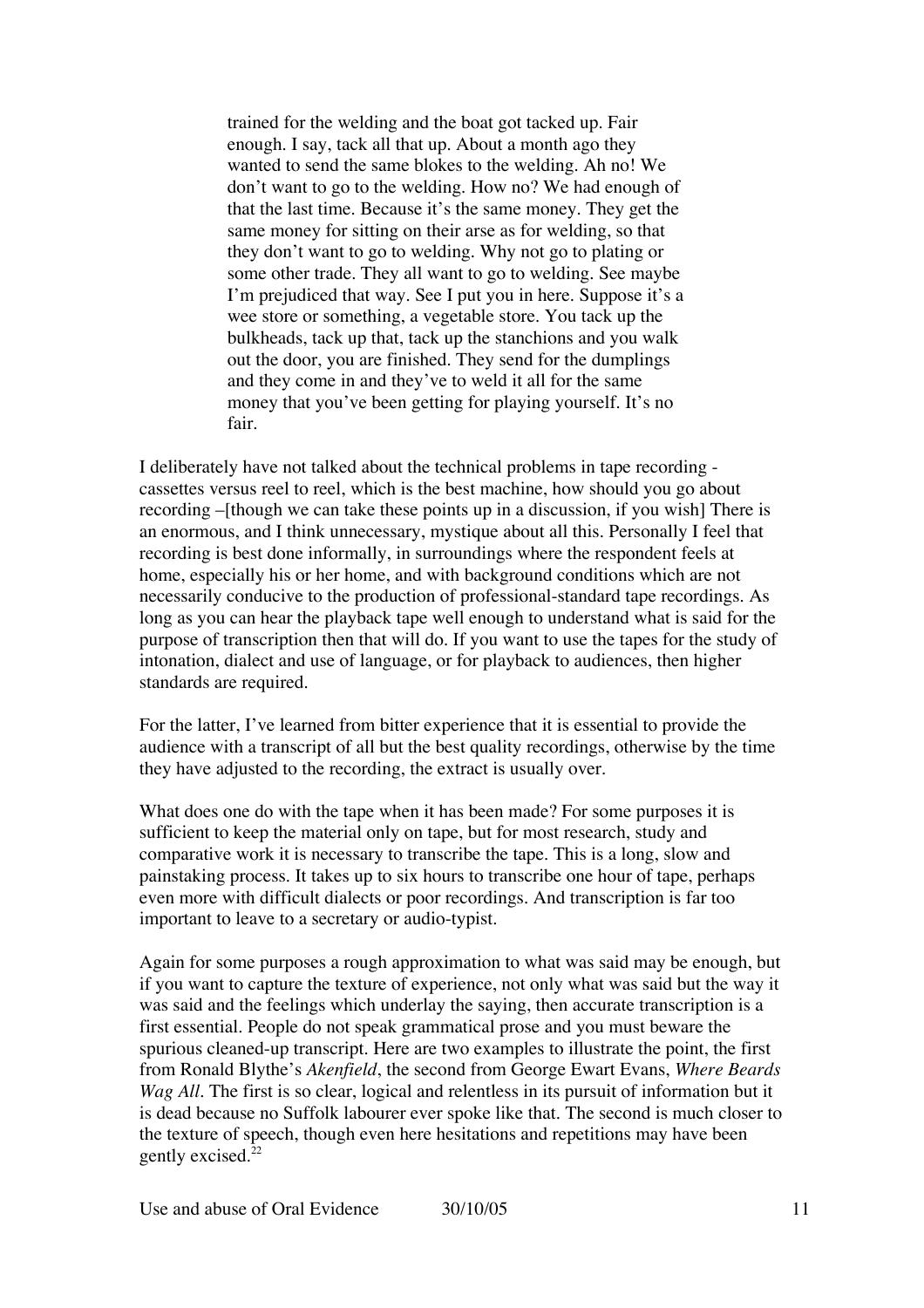There were seven children at home and father's wages had been reduced to 10s a week. Our cottage was nearly empty except for people. There was a scrubbed brick floor and just one rug made of scraps of old clothes pegged into a sack. The cottage had a living-room, a larder and two bedrooms. Six of us boys and girls slept in one bedroom and our parents and the baby slept in the other. There was no newspaper and nothing to read except the Bible. All the village houses were like this. Our food was apples, potatoes, swedes and bread, and we drank our tea without milk or sugar. Skim milk could be bought from the farm but it was thought a luxury. Nobody could get enough to eat no matter how they tried. Two of my brothers were out of work. One was eight years old and he got 3s a week, the other got about 7s.'

It's like this: those young 'uns years ago, I said, well, its like digging a hole, I said, and putting in clay and then putting in a tater on top o' that. Well, you won't expect much will you? But no with the young 'uns today, it's like digging a hole and putting some manure in afore you plant: you're bound to get some growth, ain't you? It will grow won't it? The plant will grow right well. What I say is the young 'uns today have breakfast afore they set off - a lot of 'em didn't used to have that years ago, and they have a hot dinner at school and when they come home most of 'em have a fair tea, don't they? I said. These young 'uns kinda got the frame. Well, that's it! If you live tidily that'll make the marrow and the marrow make the boon (bone) and the boon make the frame.'

Remember that with the transcript you are creating another form of evidence. Not best evidence, for that is the tape itself, but evidence which may be used more often. In future you or someone else may be much more interested in a point which you thought insignificant, or in use of the material for entirely different purposes. In these cases verbatim transcripts, warts and all, are essential. One of my Deakin students had his revenge on me after I had hammered this point to him in connection with an essay he was writing, based on oral evidence. He had interviewed three survivors of a Japanese bombing raid on Hong Kong, but his account of their experiences seemed too grammatica1ly correct to me. I queried this, but he replied, 'The original interviews were in Chinese, did you wish me to leave them as they were!'

I ought to mention copyright and confidentiality at this stage. Remember that copyright in tape recordings and transcripts exists and that the permission of the respondent for its use should be sought, preferably in writing at an early stage. In local studies, confidentiality can be a problem, for what Mrs Jones said in passing about Mrs Macdonald's husband may be a focus of local scandal or gossip.

Interviewing people in groups rather than individually can be very rewarding because one participant's memories spark off the recollections of another. In the village I lived in in Scotland, Lochwinnoch, one of my friends had three old ladies talking about life in the village and they got on to the influenza outbreak immediately after the First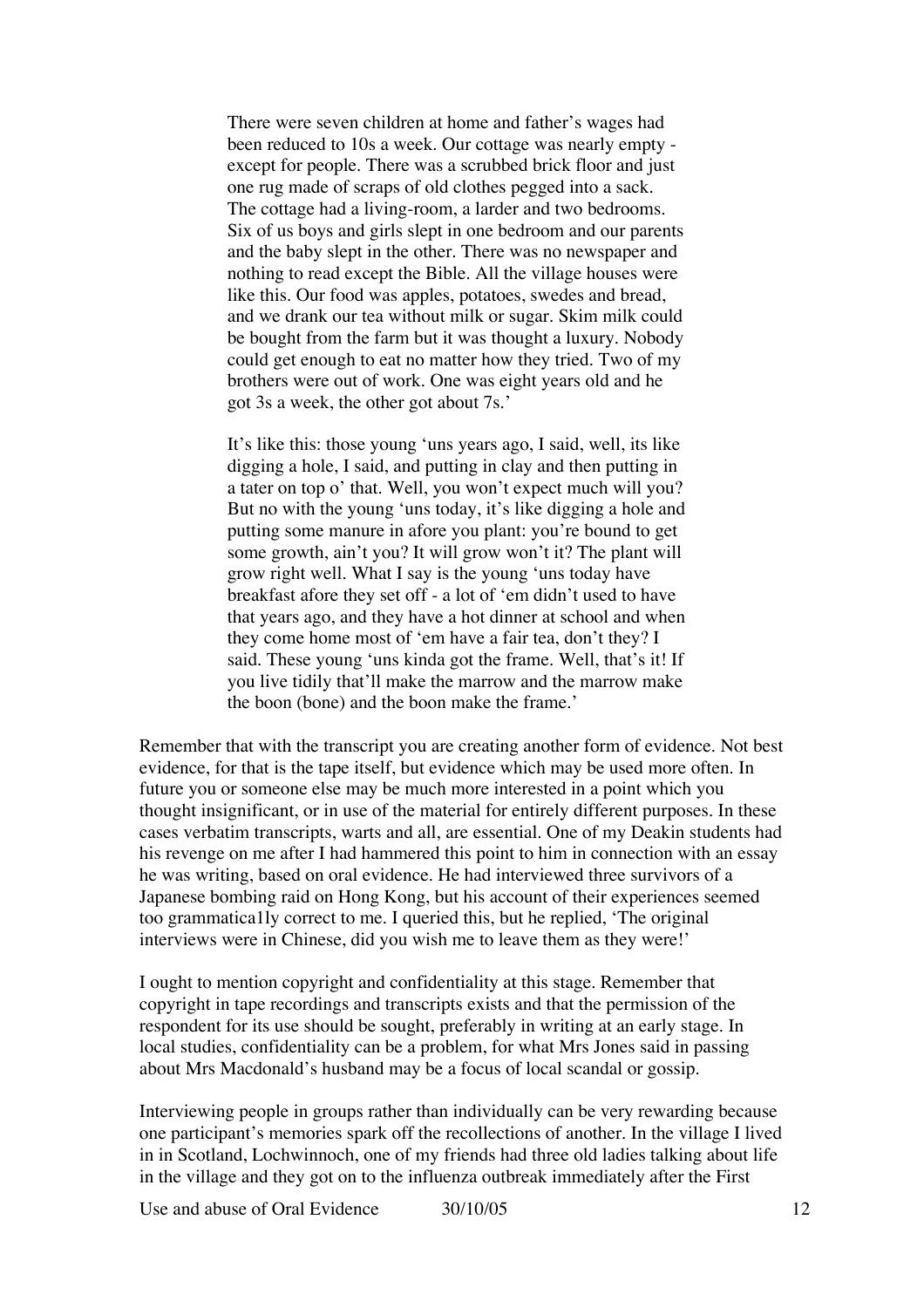World War, which killed more people than the war itself. They were able to describe its impact in the village, which was much smaller than it is today, by recalling four funerals on the one day. On the other hand, group interviewing has its dangers, and only the foolhardy would willingly get involved in a neighbourhood therapy session, if he wants to continue to reside there!

Finally how does one present the material obtained from tapes and transcripts. If you are concerned with matters of everyday life and experience and have a range of respondents and no serious problems of confidentiality arise, then you may find that a Chinese technique of history writing is worthwhile. In this, when the researchers have compiled their study they must take it back and present it to their informants. Only when the latter are convinced that this is a true record and account of life and events can the project be considered complete. Short of this you may find that playing the tape of one informant, with his or her permission of course, to a group of other participants will spark off a whole gamut of extra memories and corrections which you can then incorporate in your study.

The potential of studies using oral evidence is enormous. Used critically and sensitively they can be valuable in schools for educational and social purposes. Don't be put off by the difficulties and problems I have mentioned, but try them and see what the effects are on pupils and participants and as Leonard Sachs would say 'chiefly yourselves'.

## **References and Further Reading**

*Oral History: The Journal of the Oral History Society*, edited by Paul Thompson. Twice a year. United Kingdom.

*Oral History*, Institute of Papua New Guinea Studies, 1971 onwards.

Paul Thompson, *The Voice of the Past: Oral History*, Oxford University Press, (1978).

Paul Thompson (ed.), *Our Common History: The Transformation of Europe*, Humanities Press, New Jersey, (1982).

# **Endnotes**

<sup>&</sup>lt;sup>1</sup> Most of the examples in this booklet are drawn from the United Kingdom, since it is primarily a companion to SSS101 War and Modern Industrial Society, but they can be paralleled in Australian history.<br><sup>2</sup> Elizabeth Tonkin, reviewing David I

<sup>2</sup> Elizabeth Tonkin, reviewing David P Henige, *The Chronology of Oral Tradition: Quest for a Chimera* (1974), in *Social History*, 3 (1976), 399.

<sup>3</sup> J T Hughes &. S Price, Social and Economic Research project on Office Location, University of Glasgow, (1976).

<sup>4</sup> Harry McShane and Joan Smith, *Harry McShane: No Mean Fighter*, Pluto, London, (1978).

<sup>5</sup> For the best version, R Churchill, *Winston S Churchill: The Young Statesman, 1901-14* (1967), 378.